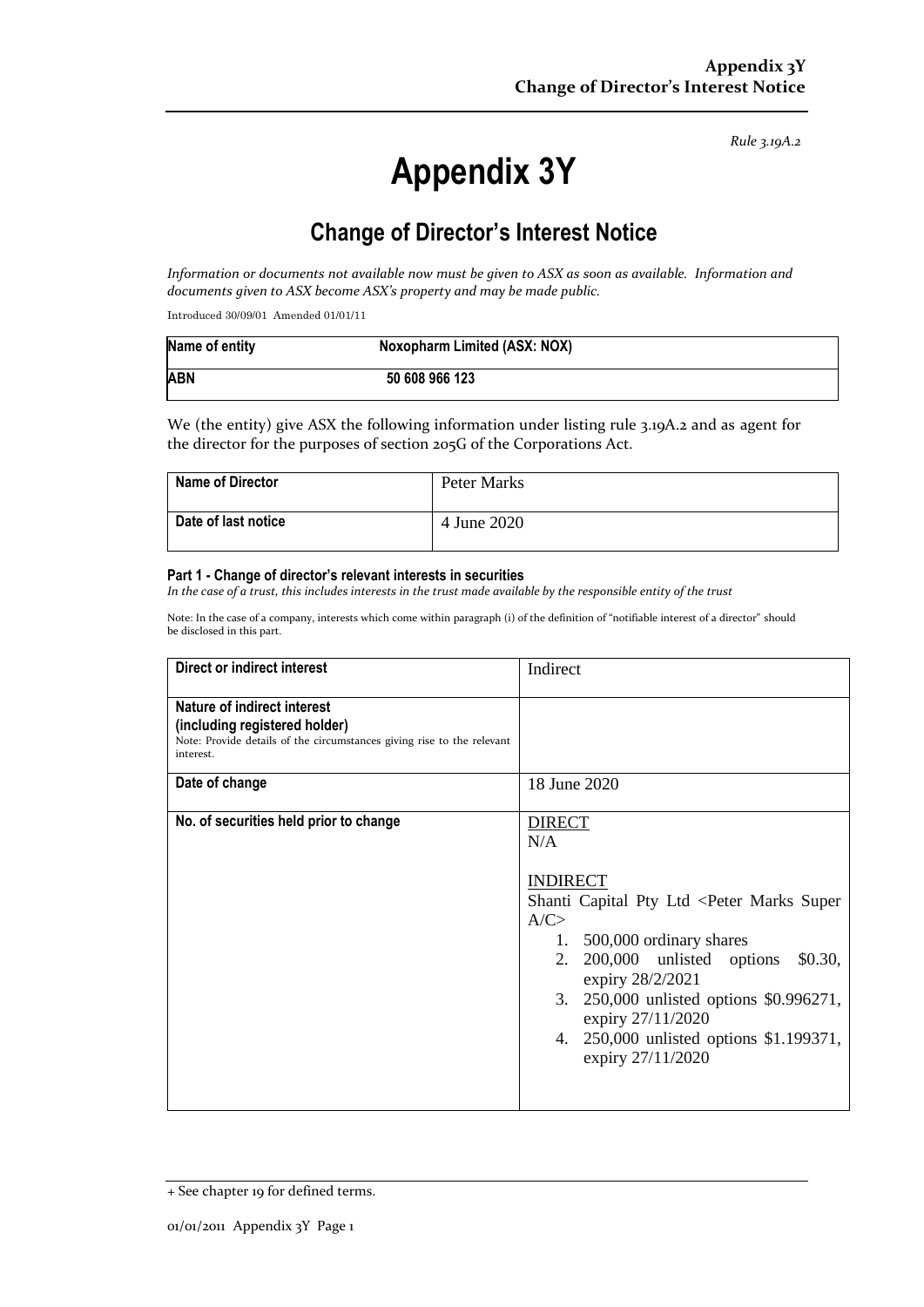| <b>Class</b>                                                                                                                                                                | Ordinary shares<br>$\bullet$<br>Listed Options Expiry, 18/06/2023,<br>$\bullet$<br>Exercisable @ \$0.30                                                                                                                                                                                                                                                                                                                                         |
|-----------------------------------------------------------------------------------------------------------------------------------------------------------------------------|-------------------------------------------------------------------------------------------------------------------------------------------------------------------------------------------------------------------------------------------------------------------------------------------------------------------------------------------------------------------------------------------------------------------------------------------------|
| Number acquired                                                                                                                                                             | 200,000 Ordinary shares<br>$\bullet$<br>66,667 Listed<br>Options<br>Expiry,<br>18/06/2023, Exercisable @ \$0.30                                                                                                                                                                                                                                                                                                                                 |
| Number disposed                                                                                                                                                             | N/A                                                                                                                                                                                                                                                                                                                                                                                                                                             |
| <b>Value/Consideration</b><br>Note: If consideration is non-cash, provide details and estimated<br>valuation                                                                | \$0.13 per ordinary share $-$ total of \$26,000.<br>Attaching options granted for no additional<br>consideration.                                                                                                                                                                                                                                                                                                                               |
| No. of securities held after change                                                                                                                                         | <b>DIRECT</b><br>N/A<br><b>INDIRECT</b><br>Shanti Capital Pty Ltd <peter marks="" super<br="">A/C<br/>1. 700,000 ordinary shares<br/>2.<br/>200,000 unlisted<br/>\$0.30,<br/>options<br/>expiry 28/2/2021<br/>250,000 unlisted options \$0.996271,<br/>3.<br/>expiry 27/11/2020<br/>250,000 unlisted options \$1.199371,<br/>4.<br/>expiry 27/11/2020<br/>5. 66,667 Listed<br/>Options<br/>Expiry,<br/>18/06/2023, Exercisable @ \$0.30</peter> |
| Nature of change<br>Example: on-market trade, off-market trade, exercise of options, issue<br>of securities under dividend reinvestment plan, participation in buy-<br>back | Issue of securities under the pro rata non<br>renounceable rights offer under the terms and<br>conditions in the prospectus lodged with<br>ASX on 13 May 2020                                                                                                                                                                                                                                                                                   |

<sup>+</sup> See chapter 19 for defined terms.